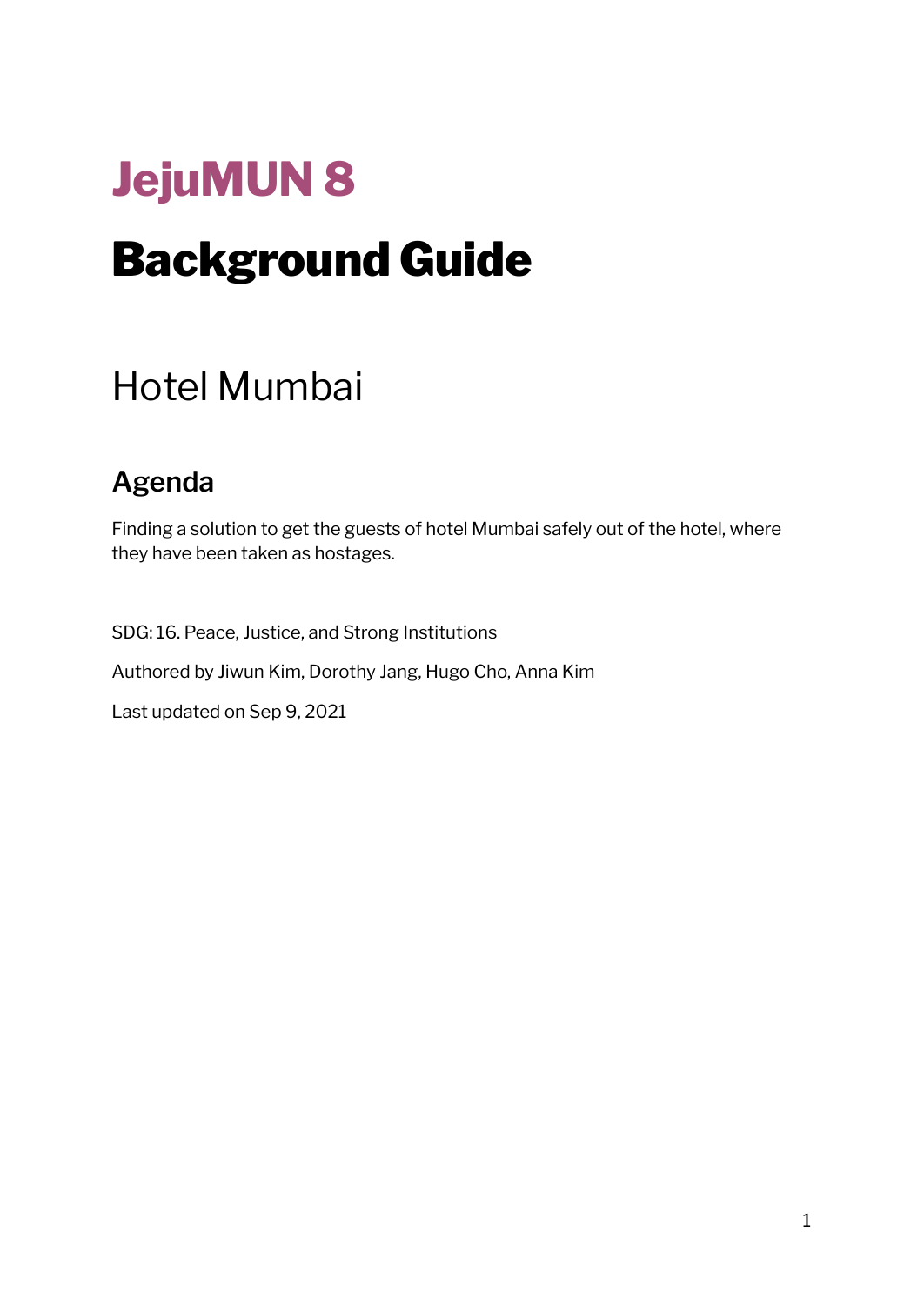# <span id="page-1-0"></span>**Table of Contents**

<span id="page-1-1"></span>

| <b>Table of Contents</b>        |            |
|---------------------------------|------------|
| <b>Committee Introduction</b>   | 3          |
| <b>Agenda Introduction</b>      | 4          |
| <b>Letter from the Chairs</b>   | 5          |
| <b>Key Terms</b>                | 6          |
| <b>Historical Background</b>    | 8          |
| <b>Current State of Affairs</b> | 9          |
| <b>Stances of Parties</b>       | <b>10</b>  |
| <b>Questions to Consider</b>    | <b>16</b>  |
| Bibliography                    | <u> 17</u> |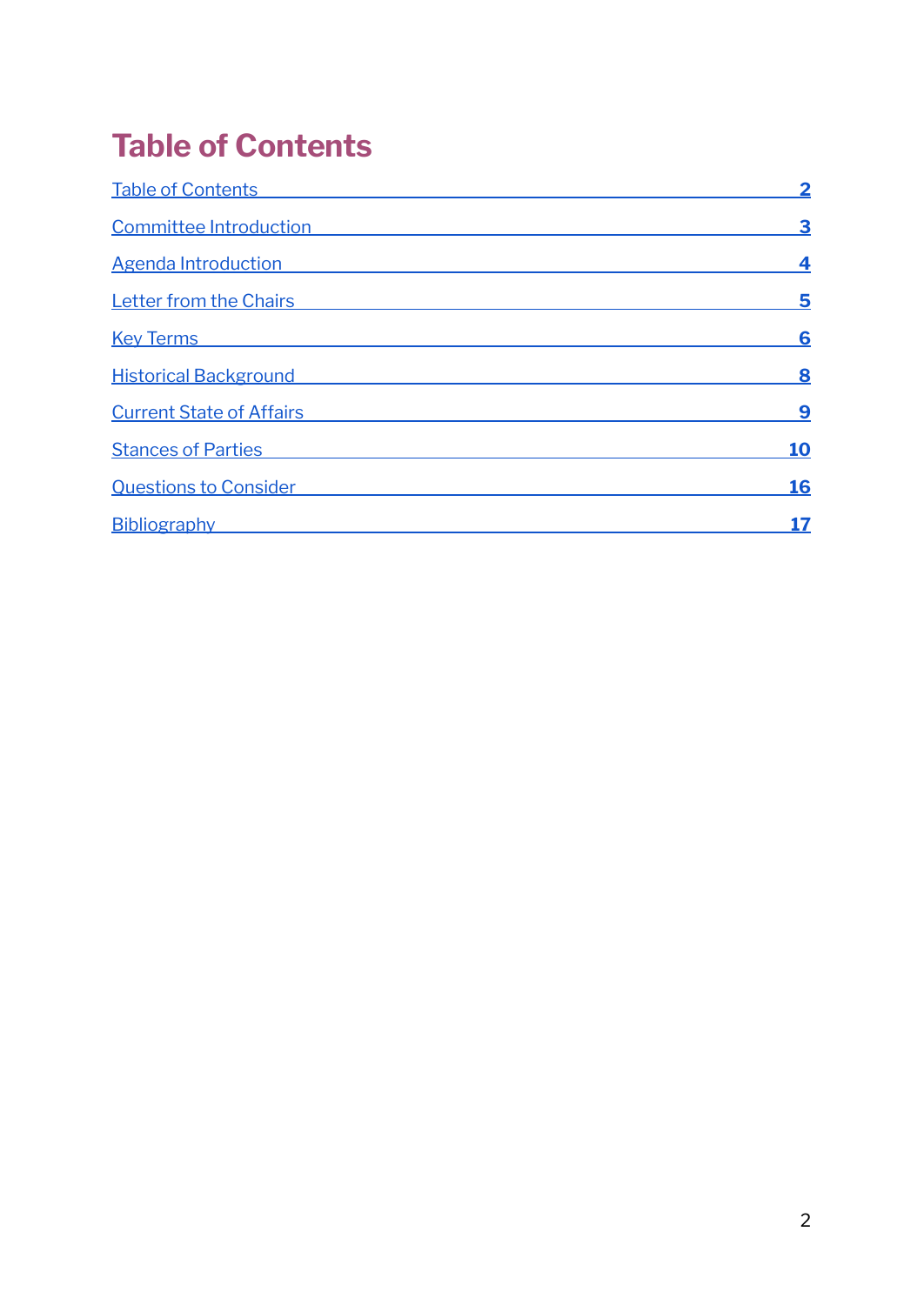# **Committee Introduction**

Greetings, welcome to the Hotel Mumbai Crisis Committee. In this committee, the delegates will be mainly focusing on solving, or, finding out a way to survive the Mumbai attack.

In this committee, we would be dealing with the agenda of surviving the Mumbai attack including escaping from terrorists and thwarting their plans. As the terror is spreading quickly among the delegates trapped in the hotel along with the terrorists who are closing in, it is the utmost priority to negotiate quick decisions and escape the hotel alive. There may be certain sacrifices along the way but the ultimate aim of the committee as a whole is to get as many people out of the hotel safely.

It is considered crucial to be aware of the Rules Of Procedures of crisis committees as it differs from the General Assemblies Committees. Instead of drafting resolutions, delegates will be drafting private and public directives regarding the crisis. Directives are shorter resolutions that briefly explain the action that would be immediately enforced to resolve the issue. Private directives are drafted by individual delegates and sent to the chairs, whereas public directives are drafted under the collaboration of multiple delegates willing for the same cause. There also will be crisis updates announced to the delegates that introduce a new event or a change of events regarding the crisis. Delegates will address the crisis updates and draft directives in response to them.

The main difference between a General Assembly committee and a crisis committee is that the delegates' actions would be enforced immediately, inducing the course of events to change quickly. Unexpected twists and turns may happen in the committee. A crisis committee works to solve the issue while the process of taking the crisis updates into account as well. It is essential to stick to one's stance despite the rapid changes and emphasize what the delegate believes is just. Please be aware that it is the delegate's priority to resolve the main crisis under the regards of resolving crisis updates on the way, too.

The chairs look forward to seeing the delegates working diligently to work through the crisis and resolve upcoming issues.

P.S, Delegates are not required to watch the Hotel Mumbai movie to be part of the committee.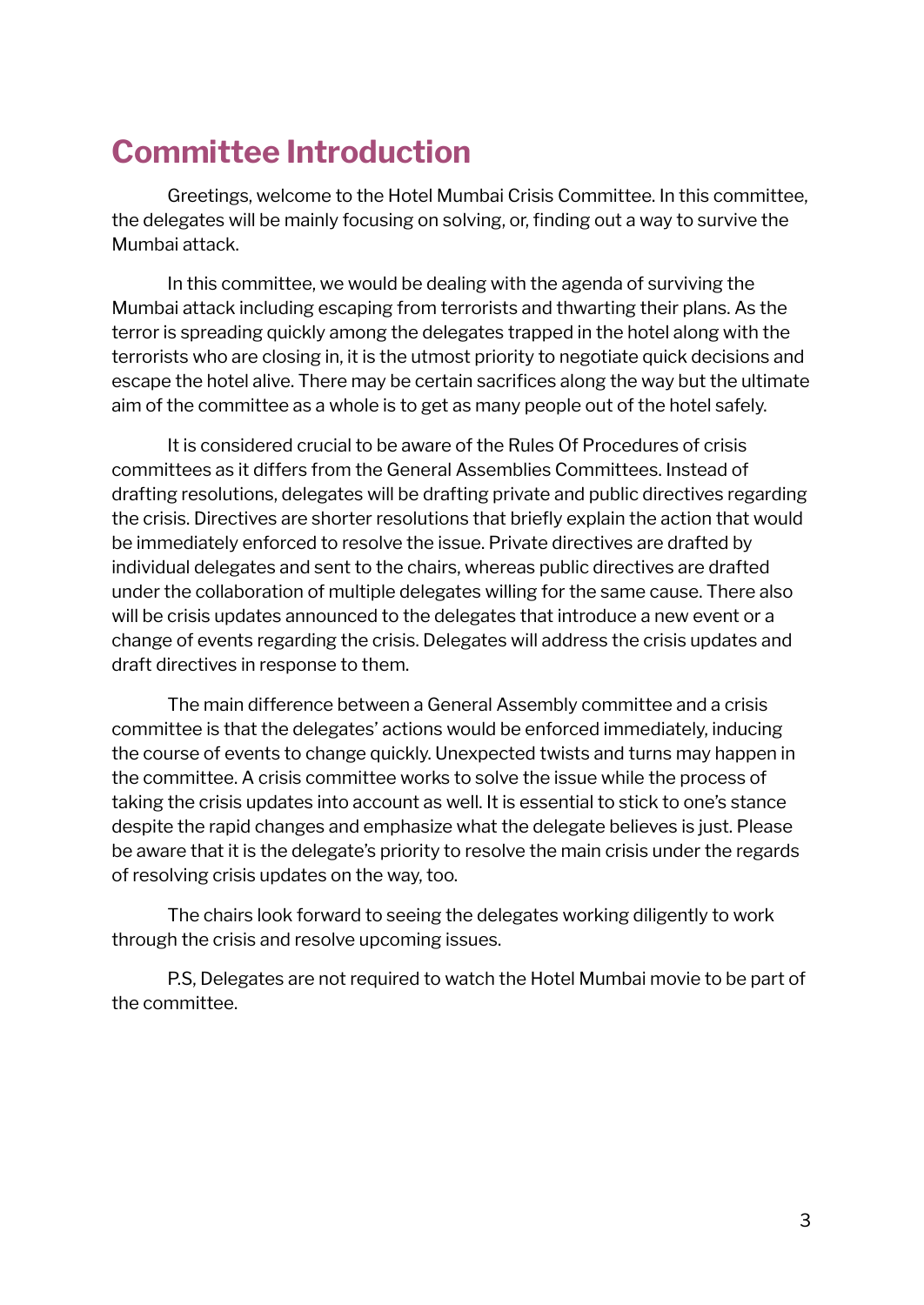# **Agenda Introduction**

The Hotel Mumbai attack, also called the 26/11 terror attack, all started out with a small group of terrorists from a group known as Lashkar-e-Taiba passing the Indian border from Karachi, Pakistan on a small boat November 22nd, 2008. They later arrive at a location on sea 7 kilometers away from Mumbai, a reduced group separating from the rest that sailed with them and traveling the remaining distance to reach South Mumbai by themselves.

The terrorists proceeded to attack more than five attraction spots across Mumbai, which included the Taj Mahal Palace hotel. Four of the armed men entered the Taj Mahal Palace Hotel, immediately opening fire as they stepped into the lobby. 20 people were already dead within the first few minutes. They initiated a hostage situation as many of the frightened guests locked themselves inside their rooms, even capturing some of the workers and guests of the hotel themselves.

It is now up to the delegates' decisions to find a way to survive through the alarming circumstances until the Indian National Guards come and suppress the attack, or find a safe escape route out of the hotel. Keep in mind that the Taj Mahal Palace hotel consists of six stories with two wings; the heritage wing having 290 rooms and the Taj Towers having 275. The gunned terrorists could be anywhere within the spacious luxury of the hotel. Delegates must work in a collaborative manner to structure a consecutive plan to escape the hotel overcoming the current circumstances given to them.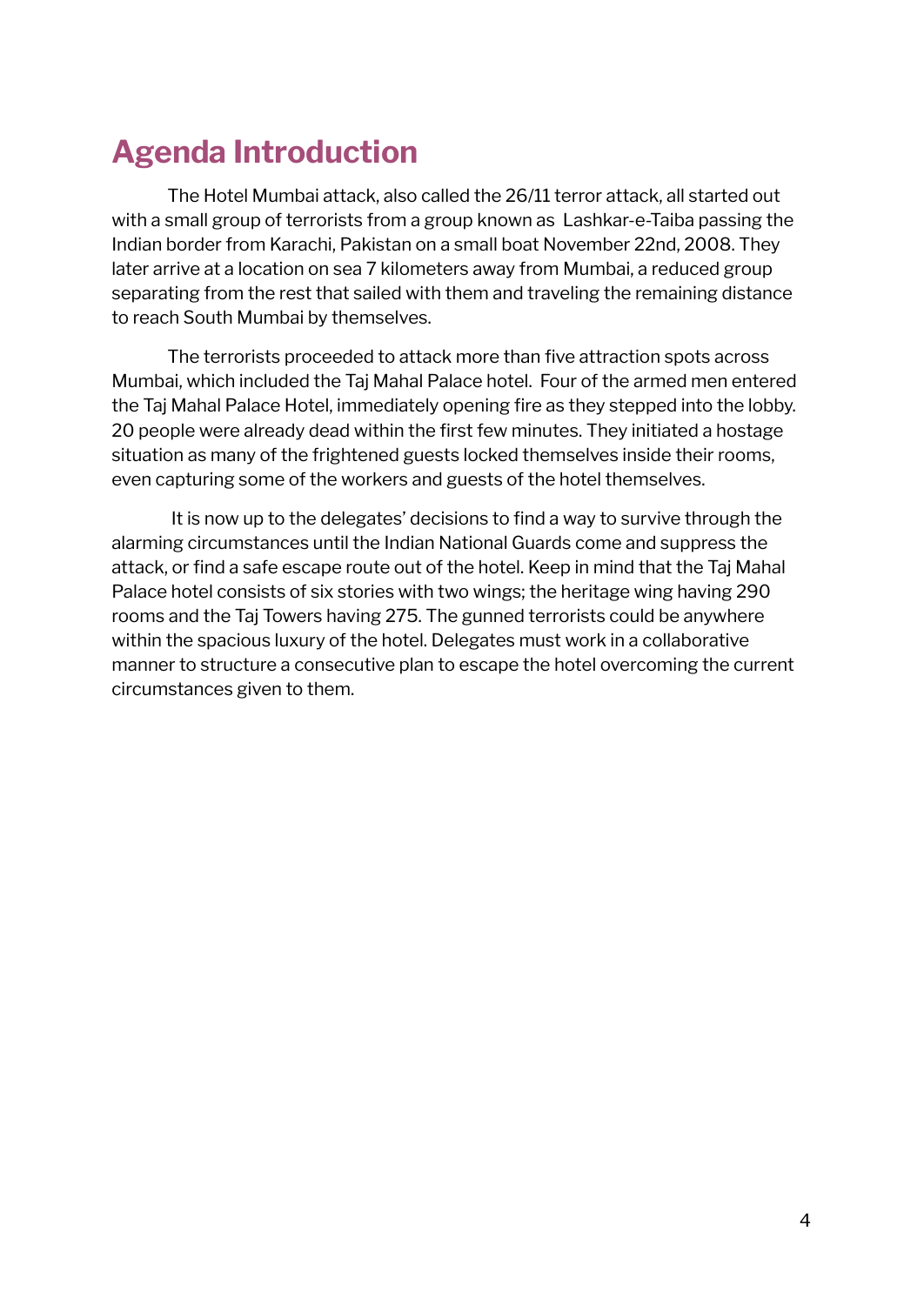# <span id="page-4-0"></span>**Letter from the Chairs**

Our greatest welcome to the esteemed guests of The Taj,

Greetings to the fellow delegates of the **Hotel Mumbai Crisis Committee**, we are Jiwun, Dorothy, Hugo, and Anna. It is our dearest pleasure to serve as your chairs for this JejuMUN 8 conference. All four of us are from Korean International School Jeju as active members of the MUN club.

The Taj, or officially known as the Taj Mahal Palace Hotel, is an extravagant, 5 star-rated hotel located on the glittering sea shore of Mumbai, India. Often called the 'Diamond by the Sea', the Taj is where our committee will be set for the conference. Based on a tragically true story and the adapted movie Hotel Mumbai, the committee will set forth on a suspenseful and electrifying mission within the grand walls of the hotel. Your role as a delegate in our committee is simple: escape the terrorized hotel in one piece. This might sound simple in words, but you must not let your guard down. A group of heavily armed men are lurking behind all the eccentric luxury of the hotel. rWhen caught, they will spare no one. Amongst the 560 rooms and 44 suites of the beautiful Taj Mahal Palace Hotel, there is no knowing where these terrorists will jump in on you.

We cannot possibly put in words on how delighted we are to have all of you to join us on this rather wild mission. The chairs have tried their very best to make this conference a unique opportunity for every single one of our delegates; never hesitate to take risks, despite the fact that some of them might be pretty absurd. Embrace the crisis, and most importantly, have fun - enjoy yourselves! If you have any further questions, comments, or concerns feel free to contact any of us via email.

We hope you enjoy your stay here with us at the Taj Mahal Palace Hotel.

Best of luck,

Jiwun Kim ([jwunkim23@kis.ac](mailto:jwunkim23@kis.ac))

Dorothy Jang [\(esjang24@kis.ac](mailto:esjang24@kis.ac))

Hugo Cho ([dohuicho22@kis.ac\)](mailto:dohuicho22@kis.ac)

Anna Kim ([eskim26@kis.ac\)](mailto:eskim26@kis.ac)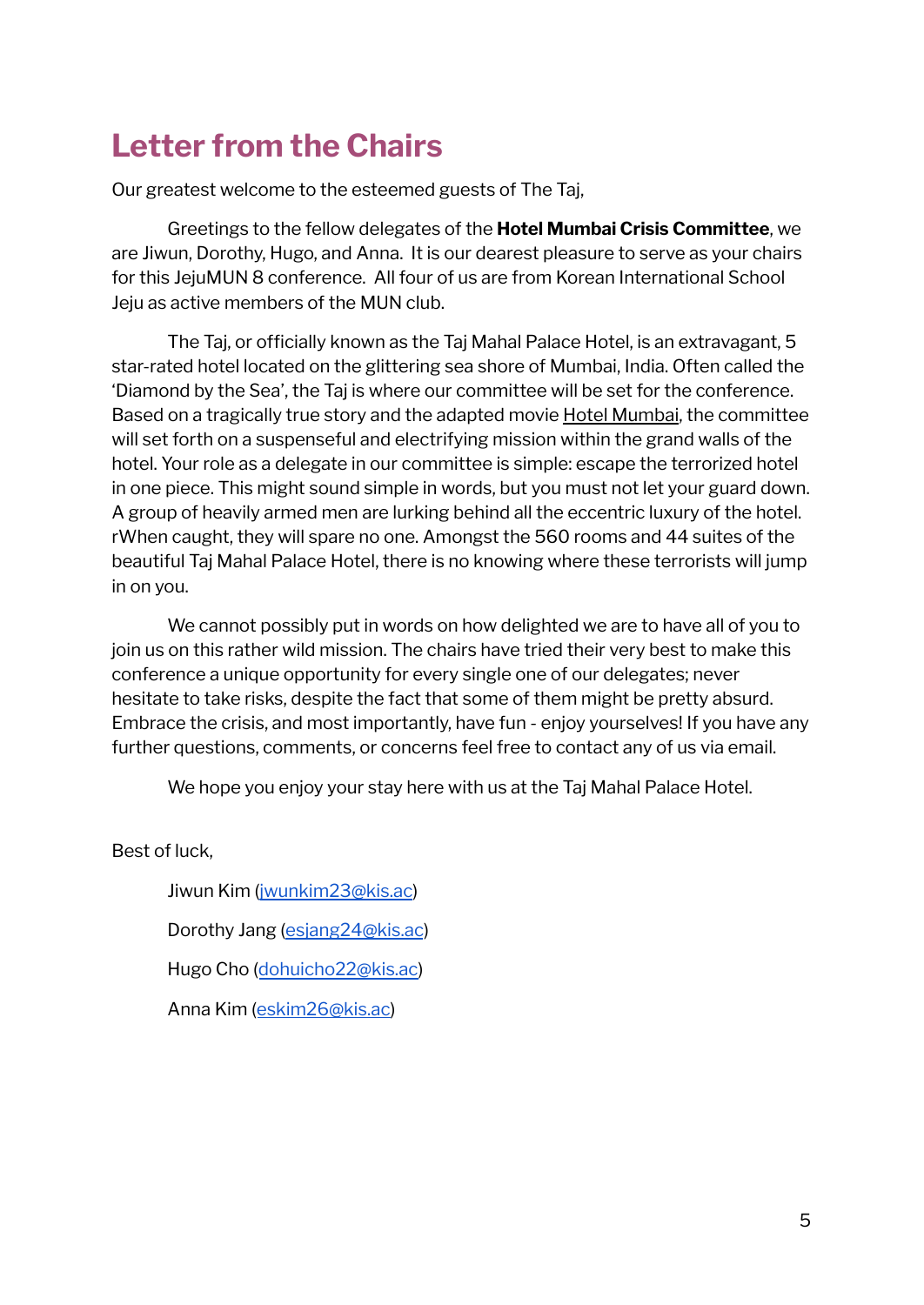# <span id="page-5-0"></span>**Key Terms**

### **Lashkar-e-Taiba**

A Pakistan based organization that has planned the terrorist attacks in Mumbai. The group carried out 12 gun mass shootings and terrors in different areas in Mumbai including the Taj Mahal Palace Hotel. Lashkar-e-Taiba acted on religious reasons and beliefs that they would have to spread the Islamic religion and the word of god by killing people who didn't believe in Islam.

#### **M.V. Kuber**

A fishing trawler which the terrorists of the Lashkar-e-Taliba came across on their way to Mumbai at approximately 1500 hours on sea. The Indian-registered fishing vessel had five crew members on board at that time. Four of them were moved and later killed on the Al-Husseini, the boat where the ten selected terrorists were traveling. The captain of M.V. Kuber, Amar Singh Solanki, was the only one left alive so he could navigate the vessel with the terrorists along the remaining 550 nanometers to Mumbai.

#### **Mumbai**

A Major Indian coastal metropolitan city located in the state of Maharashtra. The city has the 2nd largest population in India after Delhi, the capital city of India. Alongside being one of the most populous cities in the world, Mumbai is also the most developed city in India, known to the world as the Indian capital of finance, economy, and entertainment. The development of Mumbai was able to earn itself the title of 'Alpha world city', a prestigious title given only to the cities that play an important role in the global economic network.

### **Mumbai Police**

Easy to tell from its name, the Mumbai police is the police department of city Mumbai. Established in the 17th century, with the motto 'To protect the good and to destroy the evil'. However, during the time of the attack, the Mumbai police were neither trained nor equipped to respond to a large-scale terrorist attack that occurred in Mumbai. Thus, although the polices can be considered as a method of rescue for the delegates, they are not to be relied on as the sole method of rescue.

#### **Islam**

A religion that believes that there is only one god in the world, the god Allah. As the second largest religion in the world, Islamic beliefs are widespread in all areas in the world including Pakistan. They believed all of the prophets were aiming to send a central message by god Allah of monotheism. This was not the major religion in India but was the religion believed by the Lashkar-e-Taiba, resulting in religious conflicts.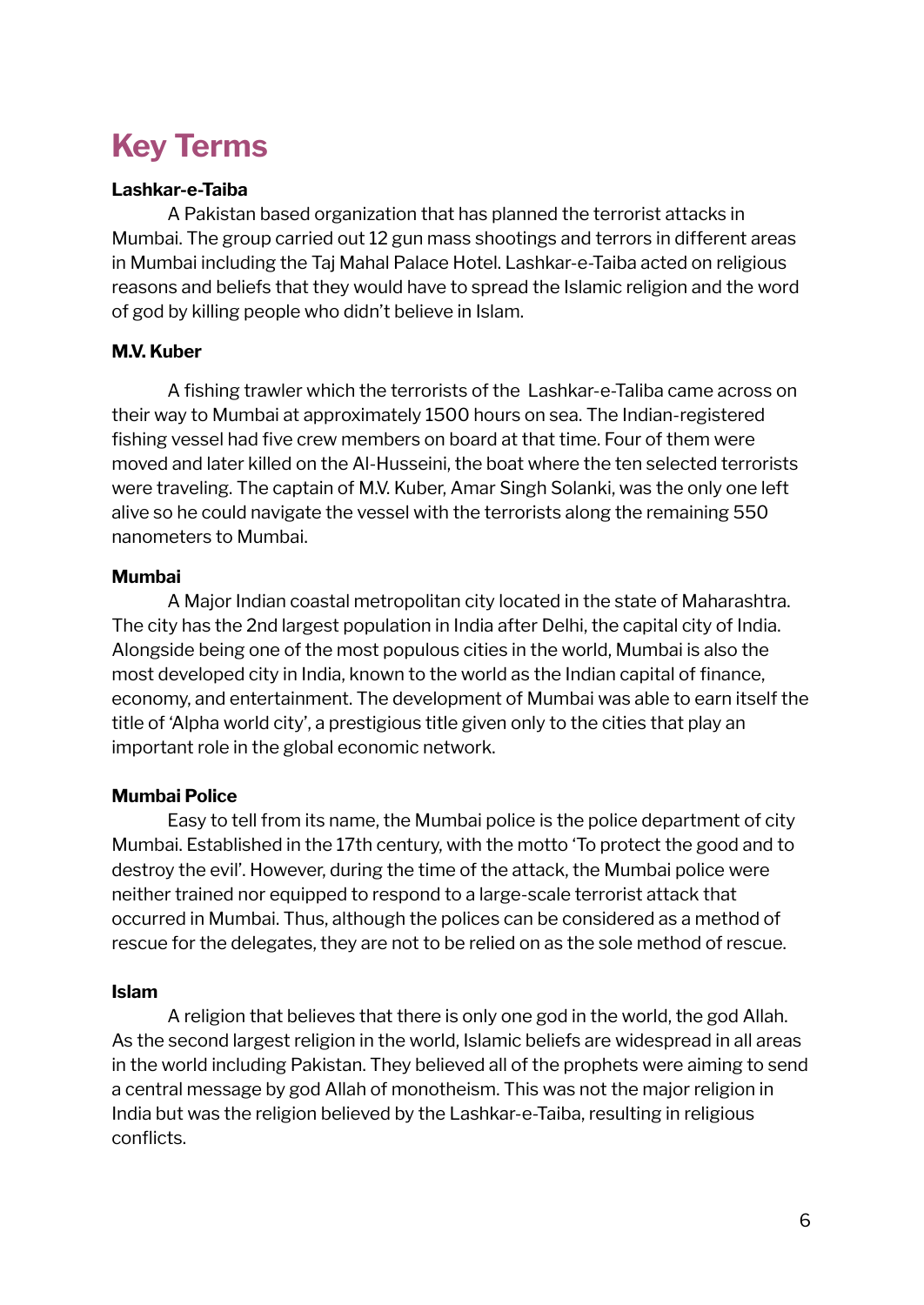#### **Sikhism**

A religion found in the Punjab region in India. Sikhism is the world's 5th large religion. Their beliefs are rooted from the idea of equality and service to others. It is often that prayers are for the "wellbeing of the world" and the religion is based on charity. The normal practice of sikhism in clothing is by wearing a turban covering men's hair. As a turban is defined as one of the Sikh identities, it is an act against religion and a huge dishonor when taking it off.

#### **Hinduism**

The world's third largest religion, and the biggest religion in India. Hinduism believes in many gods and goddesses and the religion is based on the thought of karma or how one's actions in life affects the after life. The Indian-Pakistan War in 1965's major causes were because of the religious clashes between Hinduism and Islamic religion. The religious conflicts between Hinduism and Muslim continues till now and it is essential for the delegates to study and address the effects of religion in the Hotel Mumbai Terror.

#### **National Security Guards**

The National Security Guards are elite unit of soldiers trained specifically for tackling terrorism in India. The National Security Guards were involved in the situation in order to rescue the hostages. However, it required time for the National Security Guards to reach the Taj Mahal Palace Hotel and during the duration, many civilians were killed. The National Security Guards' help is essential to be utilized in order to survive from the Hotel terror.

#### **Taj Mahal Palace Hotel**

One of the many locations that were attacked by the Islamic extremist group, Lashkar-e-Taiba. The Taj Mahal Palace Hotel is a five star luxury hotel built in the Colaba area of Mumbai, located near the historical architecture, the Gateway of India. The hotel is made up of two different buildings, the Taj Mahal Palace and the Taj Mahal tower. The building has 560 rooms, 44 suits and employs around 1500 staff members. Over the course of its history, the Hotel has received esteemed guests from Political heads to business leaders.

#### **IED (Improvised Explosive Device)**

Improvised Explosive Devices, often referred to as the abbreviated term IED starting from the 2003 Iraq War, is another name for a homemade bomb. It is normally made out of either military or nonmilitary components. IEDs are frequently used by criminals, vandals, suicide bombers, or insurgents who intend offense. These explosives can vary in form and size, ranging from a miniscule bomb all the way to an intricate gadget capable of compelling colossal destruction and the loss of countless lives. Improvised explosive devices can be transported and activated through a variety of methods, some including but not limited to being physically carried, moved via vehicle, hidden on a roadside, or thrown by someone.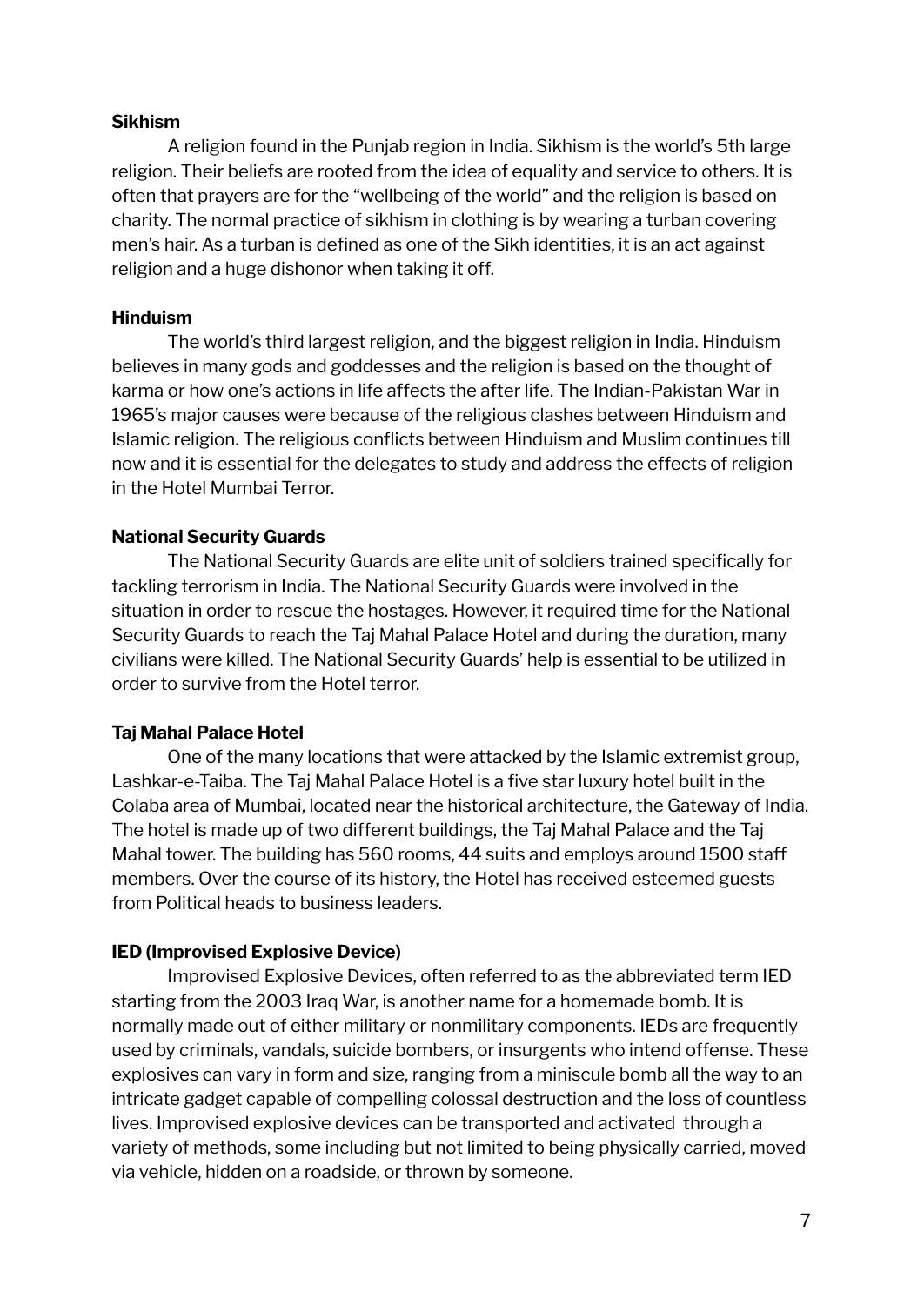# <span id="page-7-0"></span>**Historical Background**

The Hotel Mumbai attack, also called the 26/11 terror attack, all started out with the terrorists passing the Indian border from Karachi, Pakistan on a small boat November 22nd, 2008. These men were sworn members of the Lashkar-e-Taliba, an Islamist milianist group. The ten selected members of the organization later move onto a larger boat they come across on sea, Al-Husseini. Al-Husseini was already occupied by seven other members of the LeT.

November 23rd, approximately 1500 hours up on sea, the terrorists spot another boat next to theirs; the MV Kuber. MV Kuber was an Indian registered fishing vessel. Eager for a larger ride, the terrorists seize MV Kuber, killing four of the five crewmembers and sparing only the captain to navigate the remaining 1018 kilometers to their destination. Here, the ten terrorists assigned with the Mumbai attack, each of them provided with a bag filled with essentials such as pistols, hand grenades, and dry fruit. The chosen terrorists were also given bags of IED (improvised explosive device).

When the troops reached a point 7 kilometers on sea away from Mumbai, the group leader Ismail Khan contacted their handler back in Pakistan. The handler gives the kill order to Khan to eliminate the captain of MV Kuber, Singh Solanki. Soon after taking on the handler's order, the selected terrorists move on board an inflatable dinghy with the explosives and weapons. They proceed to travel the last 7 kilometers to Mumbai on their own with the span of 85 minutes, finally docking at the Badhwar Park in South Mumbai.

Upon their arrival at Mumbai, the ten terrorists are separated into five assigned groups. The attacks commences as Mohammed Ajmal Amir Kasab and Ismail Khan launches on CST Railway Station at about 9:20 P.M. Hafiz Arshad and Naser take the Leopold Cafe and Bar using AK-47 assault rifles and a grenade. These two later merge in with Shoaib and Javed and make their way towards the Taj Mahal Palace Hotel.

The terrorizing of the hotel officially begins when the first pair enters the main lobby at 9:38 P.M. and opens fire, killing 20 people in the first few minutes.

With the right amount of quick thinking, wise decisions, and cunning moves, this crisis just might be able to result in gallant survival. Or else, there won't be much left other than debris.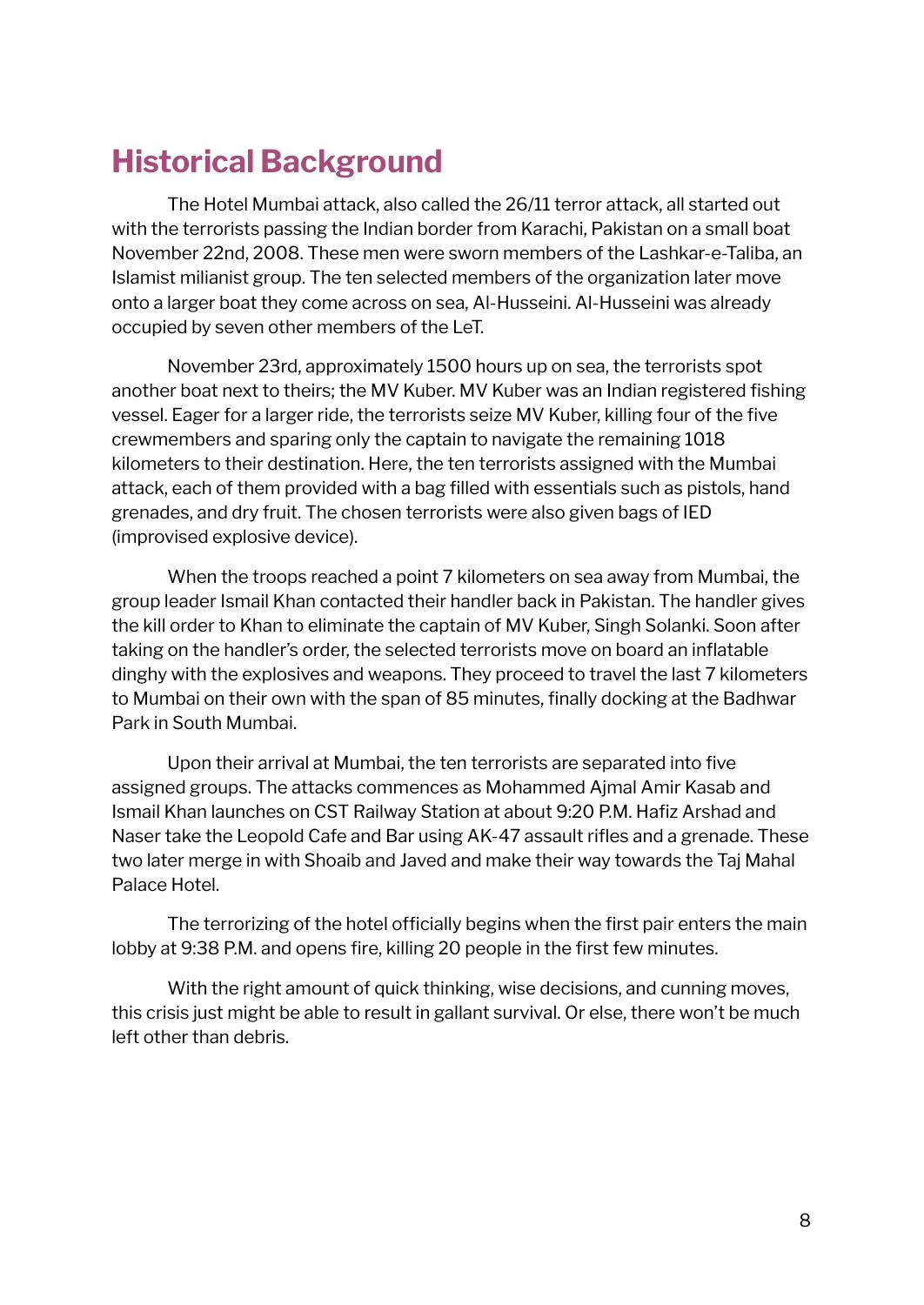# <span id="page-8-0"></span>**Current State of Affairs**

Members of Lashkar-e-Taiba attacked Mumbai in several places today on November 26th, 2008 in railroad stations, the Cama Hospital and more. As the hospitals were attacked, it is currently unavailable for healing casualties. With the people running to seek shelter from the terror going on, the terrorist hide amongst the group and has entered the Taj Hotel, launching their attacks and opening fire arms causing mass killings. Each individual possesses automatic rifles and hand grenades to launch further killings of people hiding out. Currently, 22 guests are trapped in the Taj Mahal Palace Hotel trying to figure out how to survive and escape the Taj Hotel to safety. Police have surrounded the Taj Hotel barricading the way for the terrorists to go out but also trapping the delegates and holding them hostage of the terrorists.

Anti-terrorist units are unfortunately unable to go into the Taj Hotel due to the lack of personnel and weapons. The local police have already requested the assistance of the national Security Guard for counter-terrorism units yet it takes more than half a day for them to arrive. The 900 hotel rooms, the dining room and the VIP lounge are where the delegates are situated.

There are currently 22 guests trapped in the hotel in the VIP lounge. Due to Chef Oberoi's quick response and Arjun, and Dilip's knowledge about the hotel, they were able to quickly and safely move from the dining room to the secure VIP Lounge with barricaded doors. The VIP lounge has supplies like wine, and cooking materials, with a small kitchen. Yet, the supplies are limited and can only last 2 days in the VIP lounge without moving to supply all of the delegates. The access to mobile devices is limited due to the crashed network server yet there are three walkie talkies supplied by a battery that can last 2 days stashed somewhere in the VIP lounge. The only mobile device access is given to the reporter, Houssam.

The government has panicked with the amount of attacks that have arisen. With numerous attacks across the city Mumbai, the government's current priority lies within curing the people who are hurt from the terrorist attacks. It is only now that they have become aware of the situation of guests and staff being held hostages in the Taj Hotel. The government has officially requested for National Security Guards to arrive at the Taj Hotel and continue their mission in the Taj Hotel rescuing individuals. Yet it takes more than 1 day for them to arrive from New Delhi to Mumbai with the massive amount of traffic blocking their ways. Within the span of approximately 48 hours, delegates need to find a way to survive from the terrorists.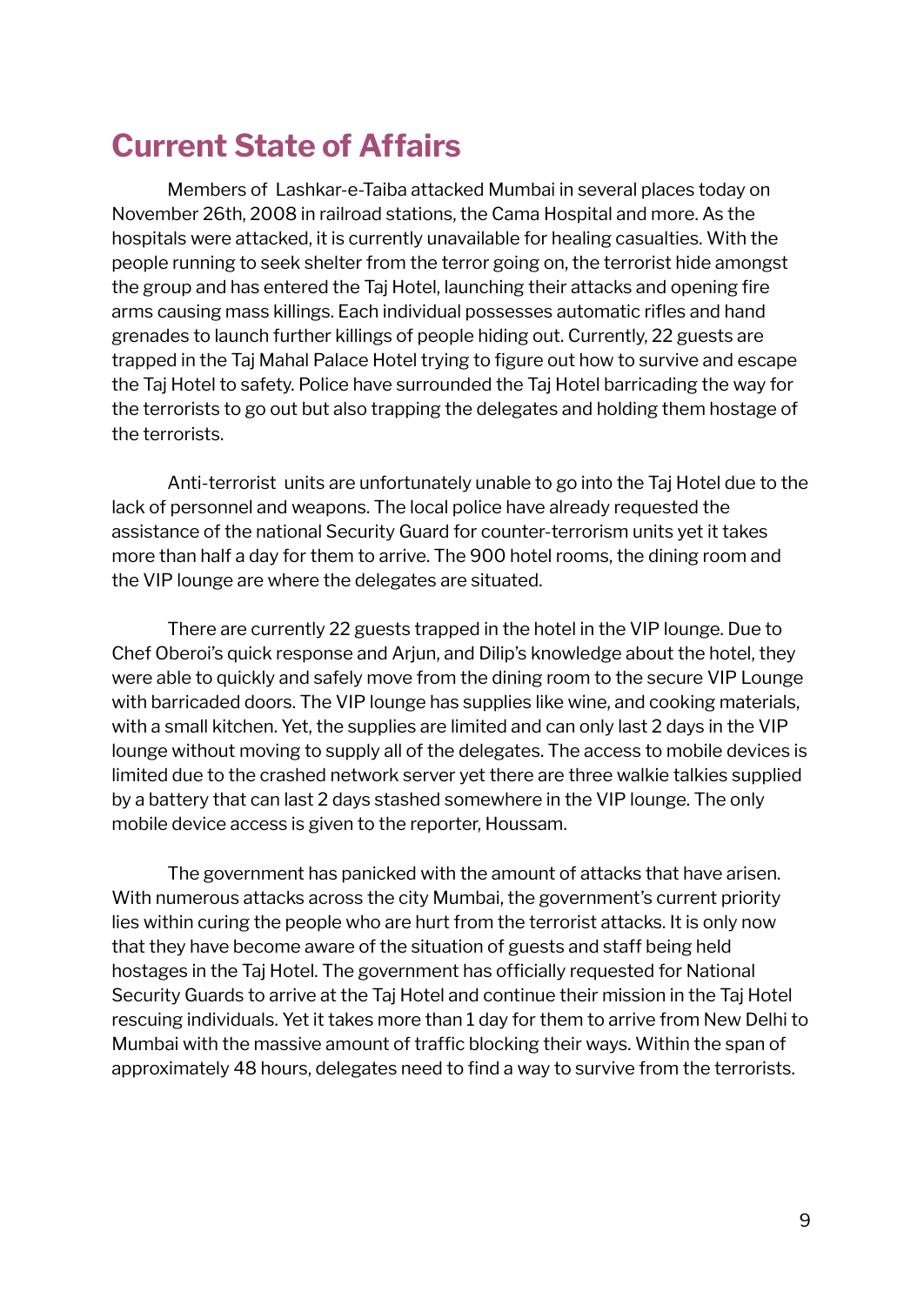# <span id="page-9-0"></span>**Stances of Parties**

### **Arjun Laghari**

Arjun Laghari is Sikh waiter in the hotel who works under head chef Oberoi. He has a small family of his own with a loving wife and a newborn son. As a prideful member of the Hotel Mumbai staff, Arjun has a strong, accommodating mindset of "Guest is God''. He is one of the most humanistic and sympathetic individuals, caring deeply for everyone. Arjun is willing to do anything for his guests' comfort, and will not hesitate to risk his own life in order to keep his guests away from danger.

### **David Thelson**

As an announced architect, David has thorough knowledge in types of structures and house materials. He really isn't the best extrovert; he dislikes too much interaction with outsiders. David's main focus of life revolves around his family and his job. David is deeply endorsed in his current plan for building his own house for his wife and newborn child; he only came on the trip to Mumbai under his wife Zahra's persistence to take his mind off his work for a while and refresh.

### **Zahra Kashani**

Zahra Kashani, married to David Thelson, is the daughter of an influential family with extreme wealth in India. Originally intended to have a nice and comfortable trip with her husband, her child and babysitter in one of the most advanced cities in India, her family was forced to be entangled in the mess that was the result of the terrorist attack.

# **Chef Hermant Oberoi**

Chef Hermant Oberoi, a skilled 5 star ranked chef is hired as the executive chef of Taj Hotel for 10 years. With his outstanding cooking skills, he is known as India's premier cooking star. With his calm and soothing manner, his priority remains with the safety of the guests staying at Taj Hotel and never thinks to abandon them even during potential danger. Chef Oberoi is, as his title suggests, skilled in cooking and can be helpful for survival when gathering ingredients and for cooking.

### **Dilip**

Dilip is a diligent worker being the assistant chef at Taj Hotel for 5 years. He has a small rivalry with Chef Hermant Oberoi as without Oberoi he would be the executive chef of the Taj restaurant. He is married and has two children. As he makes his family's living, he needs to get out of the hotel alive. Yet at the same time, he values the guests safety highly too which leads to internal conflicts. He has been placed as assistant chef for his ability to utilize knives and other cooking tools efficiently.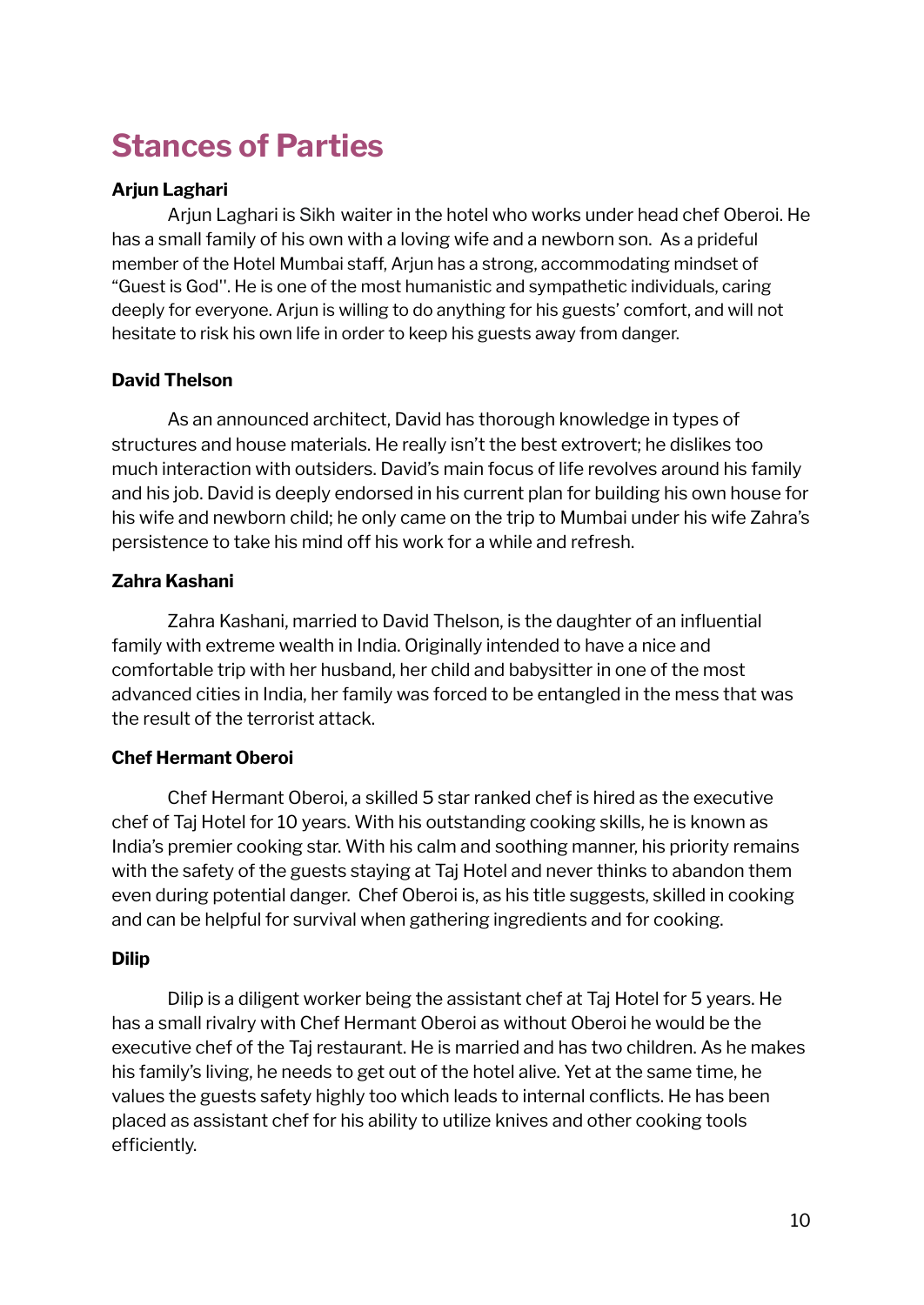#### **Vasili Volkov**

Vasili Volkov is a well-paid businessman from Voronezh, Russia. He works as an aerospace manufacturer. His inhospitable and rather bitter personality has kept him away from any sort of intimate relationship for a while, keeping him unmarried even in his mid forties. He enjoys traveling alone, and has a special interest in tasting all kinds of alcoholic beverages around the world. Recently receiving the news that the Taj Mahal Hotel's bar is famous for its palm wine, Volkov takes his annual vacation as a chance to pay a visit to Mumbai, India.

### **Sally Owens**

Sally is a meticulous woman fresh out of college. With a childhood dream of opening her very own perfume parlor in New York, she is working to save up enough money. Sally got introduced to David and Zahra through her former roommate a month back, and received the offer to babysit their baby, Cameron, on the couple's vacation in Mumbai for a generous pay. Despite her fear of flights, Sally decides to accept the offer and board herself on the plane headed to Mumbai with the family; she needs all the money she can get. Sally is thankfully told that she can remain in the hotel room with Cameron while the couple goes sightseeing around the city. She plans to enjoy a bit of restful time herself with her eyes on the baby.

#### **Lady Wynn**

Lady Wynn is a rather strict Jewish woman. With her own fashion empire named Wynn Fashions, she is one of the influential people in the area of fashion and business. She has visited the hotel for a grand opportunity made by the hotel to host a fashion show in terms of entertainment for the guests. She has the ability to adapt to any situation given to her. Some of her talents are the usage of sewing and cutting objects and she can utilize any tool that is given to her to create magnificent items out of scratch.

#### **Abdullah**

Abdullah has been a faithful worker in Hotel Mumbai. He worked his way up to being the head director of housekeeping, resulting in him having a very serene personality with great decision making skills. Abdullah has also been one of the longest serving workers in Hotel Mumbai, and he knows all the routes of this old hotel that even some of the workers have never been to. He does not like to be disturbed by the presence of other people since he likes to work in silence, however he is a great source of information inside the hotel.

#### **Houssam**

Houssam works as a newsreader for a small local Mumbai news platform. He is a single dad with a 4 year old daughter. Despite having his dream job, Houssam is on the verge of losing it as the company is close to being bankrupt. As the platform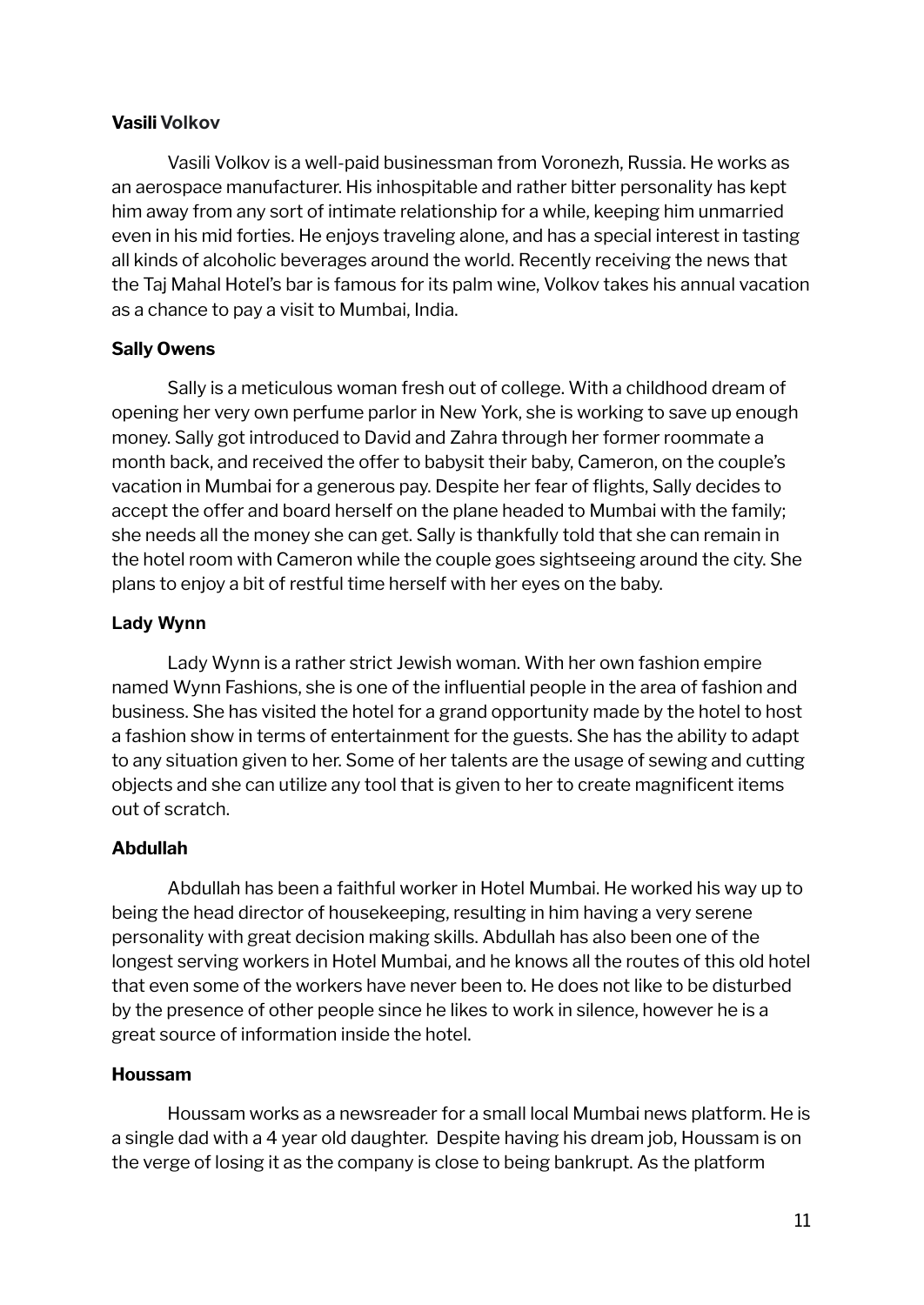Houssam broadcasts for is not necessarily receiving a lot of attention from the public, it has been difficult for them to pay every member of the staff. Houssam is desperate not to be one of the 20 workers who are going to be let go at the end of the month; he is willing to risk everything he has to catch a good story that might catch the eye of both his boss and the public.

#### **Imran**

Imran has visited the Taj Hotel with means of meeting and trading with the Russian businessman Vasili Volkov. Imran was originally working as a young worker at the Taj Hotel, aiming to get his role as head chef but however was fired due to numerous complaints of the guests who have tasted his dish. Looking for a way to sustain his family having an elderly mother, Imran was pushed to choose the path as a foreign arms dealer. However, being one of the most successful arm dealers, he is not regretful of his decision yet his dreams still remain with the Taj Hotel's head chef position. Imran is skilled in dealing with arms and has the will to fight the terrorists risking his life to return home safely to unite with his family. Imran is skilled in dealing with weapons such as

#### **Rashid**

Rashid is a businessman working in the marketing department for a furniture company in the city of Thana. With his job as a digital engineer, he is skilled in BASIC(Beginner's All-purpose Symbolic Instruction Code) and is well-knowledged in professional programming. He is married with a pair of twins living together in a small apartment back in Thana. Working onWith a short vacation and small promotion he has earned with the recent advertisement hit, Rashid is visiting his cousin in Mumbai, who works as a lifeguard in the Taj's outdoor pool.

#### **Richard Flores**

Two and a half years into the International Field department for NBC News, Richard is an aspiring man in his late 20s. Accommodating to his job as the foreign correspondent of his department, Richard is fluent in over 6 languages, one of them being Hindi. He was originally positioned in his stay at the Taj to write an article about the recent renovations and the visitation rate of the hotel when he receives the sudden news of the attack.

#### **Officer D.C. Vam**

D.C. Vam works at Mumbai's local police station. Although he is a mere uniformed police officer, Vam will not hesitate to throw himself into danger for those who need his help. Despite being in his early 40s, Vam is unmarried; he enjoys the solitude. Vam is rather independent and assertive. He likes to be in charge when going on a mission, not minding to even go alone at some occasions. He is normally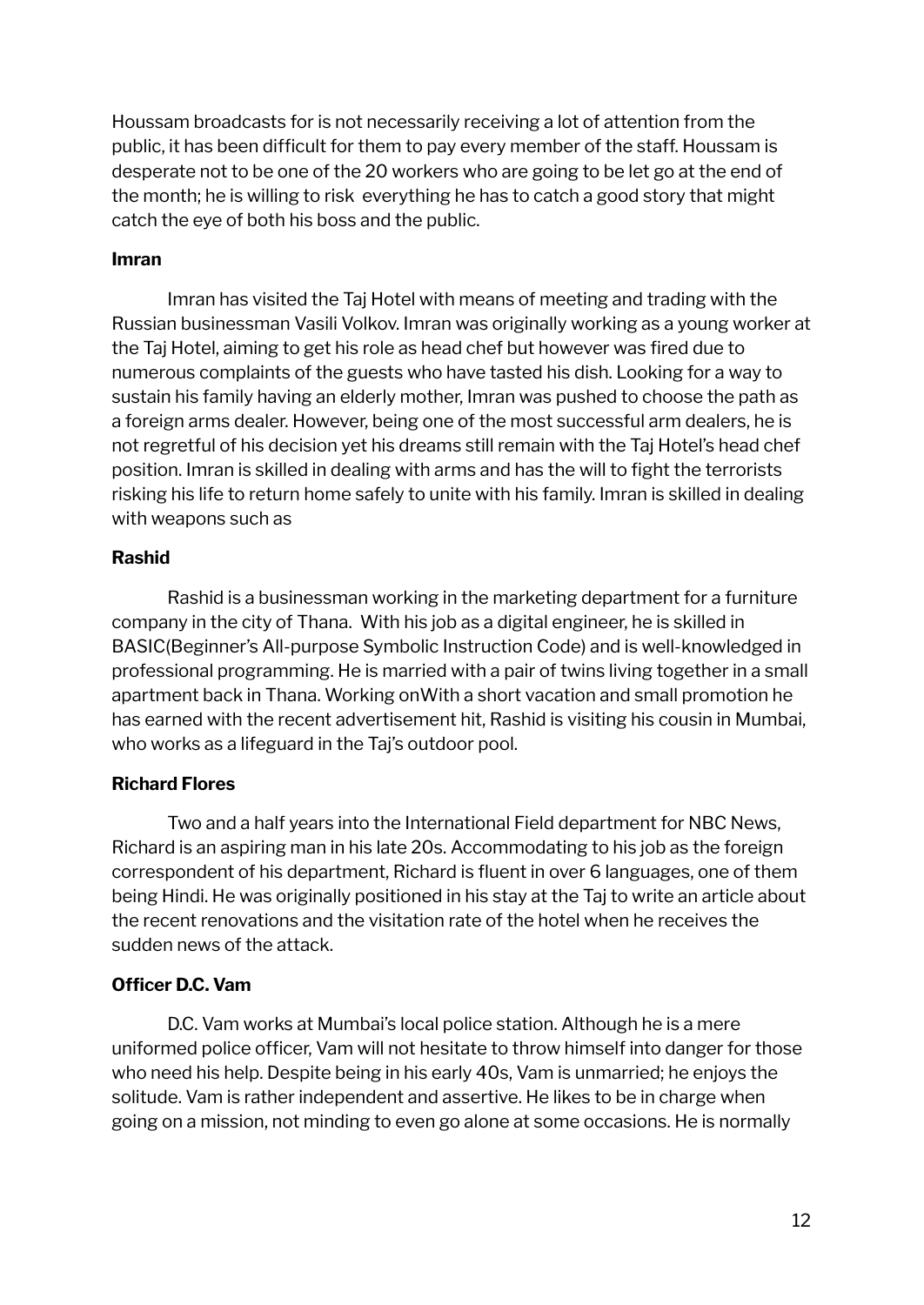the one to stay the latest at the station working on his night shift, answering all the emergency calls that come through at that hour.

### **Prashant Potkar**

Prashant Potkar is a security guard employed in the luxurious hotel palace. Prashant Potkar has been working in the hotel for about 3 years, thus having a very good understanding of the overall structure of the hotel and all of its emergency exits. Although Prashant isn't wealthy like the guests he serves in the hotel, he definitely lives a very happy life, he is married to a diligent wife who was able to bore him a lovely boy, who is now 3 years old. Finishing the job to go home and play with his young boy had been the only thing that was able to keep him motivated during work.

# **Sun Weidong**

Sun Weidong was born in September, 1996 at Jiangsu, China, particularly in the city of Xuzhou. He was a professor at the China Foreign Affairs University for seven years starting from 1989 to 1996, later joining the Foreign Service and serving mostly in Southeast Asia. He displays a rich career in the Chinese Embassy in India, and the Asian Department in the Chinese Ministry of Foreign Affairs. After his time as the Chinese ambassador to Pakistan and as the director of the Department of Policy Planning of the Ministry of Foreign Affairs, he was finally appointed as the ambassador for Pakistan in 2019. Hearing great things about the Taj Mahal Palace Hotel from his daughter, Sun Weidong decides to book a room at the famous hotel for a short vacation away from his work.

# **Kenneth Juster**

Kenneth Juster serves as the 25th American ambassador to India. Before being appointed for his current role, Juster was the president's deputy assistant specifically for international economic affairs. His career ranges wide, including past positions in the National Security Council, the National Economic Council, and the State Department. Juster also previously worked as the undersecretary of commerce and under Deputy Secretary of State Lawernece Eagleburger as well. Juster visited India for his final participation in a meeting held in the Ministry of External Affairs before his term of office is over. He is making a temporary stay at the Taj Mahal Palace Hotel before his flight to New Delhi in two days.

# **Bree Walker**

Bree is an active PMC agent who is currently on her annual vacation. Bree is considered as one of the best brains in the PMC. Her intellectual brain has guided her fellow agents to many successful field work and has pride in what she does. However, since she is always the only strategist in her team, she will never compromise her opinion with anyone else, as she has faith that her decisions are right. As her stubbornness has saved her team many times on field. As stressed as she was when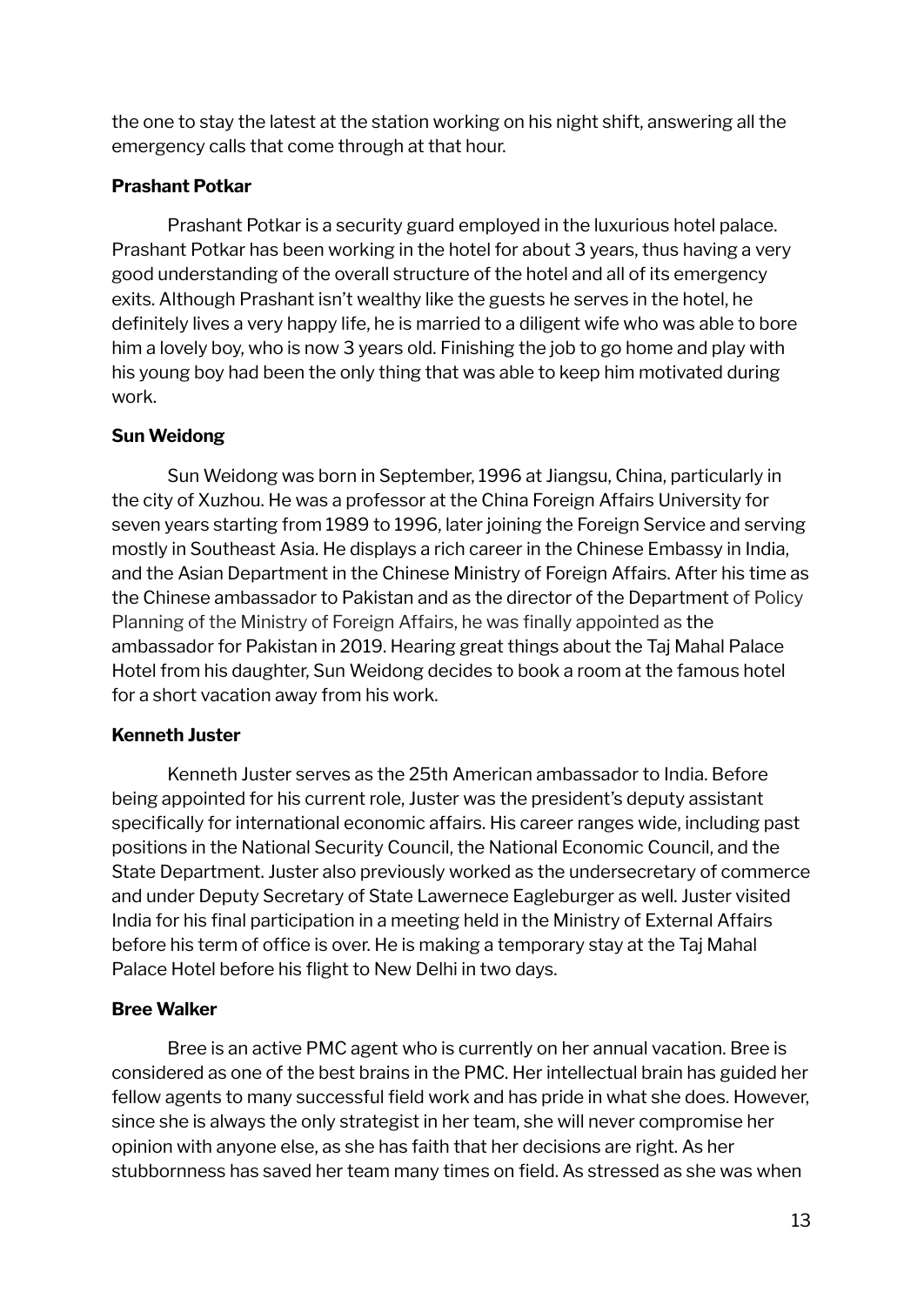she left for her vacation, Bree would like her vacation to stay peaceful for the last few days as she will be enjoying her leisure in Hotel Mumbai.

### **Amara**

Amara is a cordial woman in her mid thirties that works as the head clerk at the Taj Mahal Palace Hotel's front desk. She has a fiance whom she is planning to get married to in the winter. Amara has been working at the front desk for the longest out of all her colleagues. Her easy-going personality and bright smile is loved by all of her colleagues as well as the hotel's guests. She never thinks twice to assist a frazzled guest or fill in for a fellow clerk. In fact, Amara was happily substituting for a younger clerk who had to rush home to her sick parrot when she heard the very first gunshots.

### **Shahrukh Khan**

Shahrukh Khan was born in New Delhi, India on November 2nd, 1965. He is married with two sons and a single daughter. More known as the nickname "King Khan", Khan has starred in more that 50 Hindi movies along with 13 Filmfare awards, which are better known as the "Bollywood Oscars". Khan is the biggest movie star in the Hindi cinema and is practically the global face of Bollywood itself, too. He holds 3.5 billion fans all over the world. His movies never miss the top 10 charts in the US. He recently flew to Mumbai to visit his sick mother-in-law, and is making his stay at the Taj.

### **Amrit Singh**

Amrit Singh is the youngest daughter of the Indian prime minister, Manmohan Singh. She has grown up abundantly; everything served to her on a silver platter ever since she made her entrance into this world. Being the youngest daughter of the Singh family, she was unconditionally loved by her parents and siblings. Thanks to the guaranteed support, Amrit grew up with a confident personality and outgoing nature. Though kind to those close to her, she is easily bitter to those who aren't, as she has crossed paths with too many people who tried to benefit off of her wealth. Amrit aspires to be a human rights lawyer one day after graduating high school in a few months. The fierceness she inherited from her father has always driven her to speak up for what she stands for, mesmerizing crowds. Amrit visits the Taj for a relaxing holiday with a friend before she starts to prepare for her senior finals when she is abruptly trapped inside the hotel under the terror.

### **Sundar Pichai**

Sundair Pichai is an indian-american business executive. Earning his M.S degree from Stanford University, he began his career as an engineer and growed as a businessman and grew to a position where he was considered to be a CEO of Microsoft. Sundar Pichai is one of the most successful businessmen in the world, and came to the Hotel Mumbai to give a seminar representing his company, Alphabet Inc.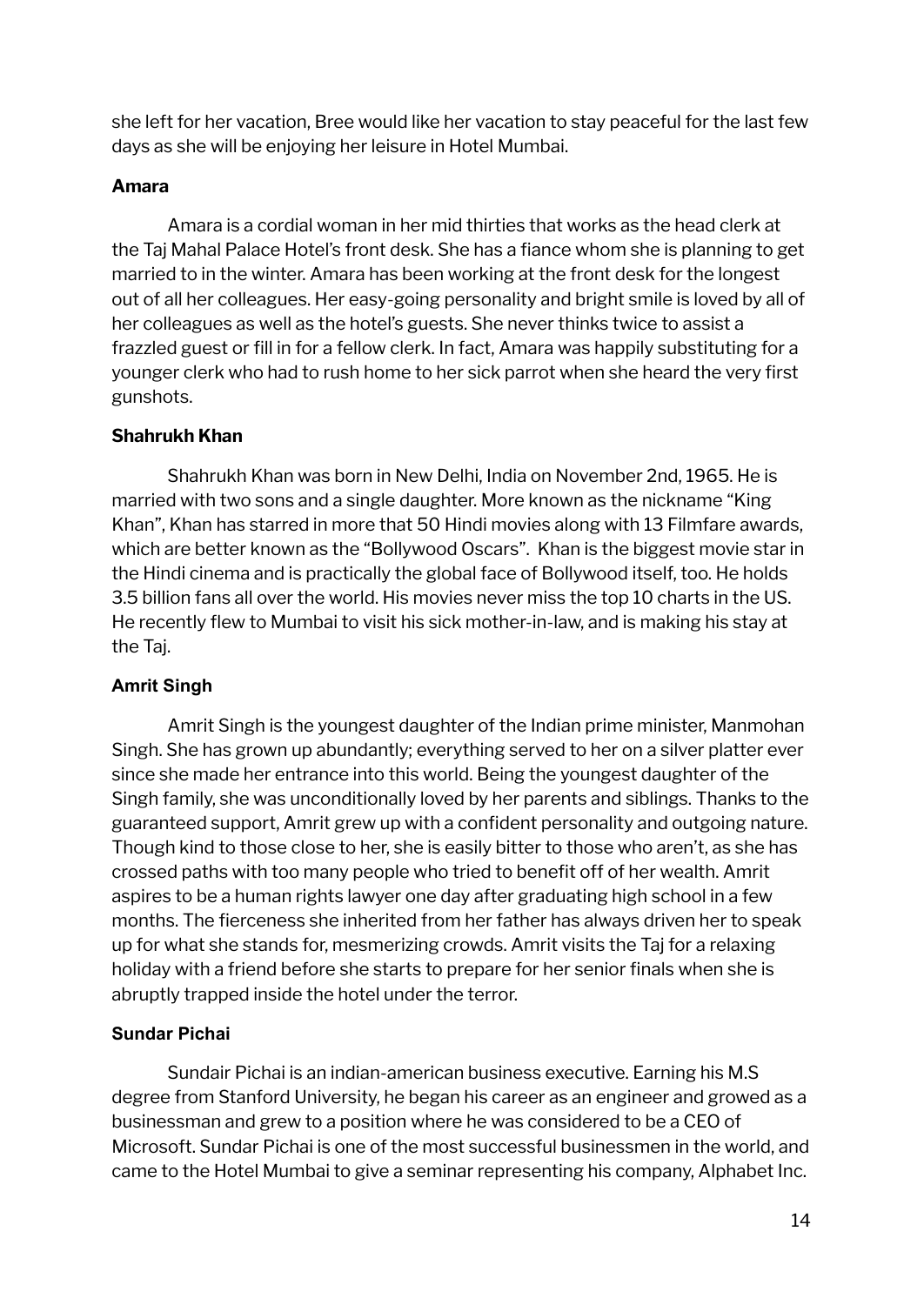His ability to adapt to any situation that he faces is one of his many strengths along with his technical engineering skills to fix any mechanical problems that he faces.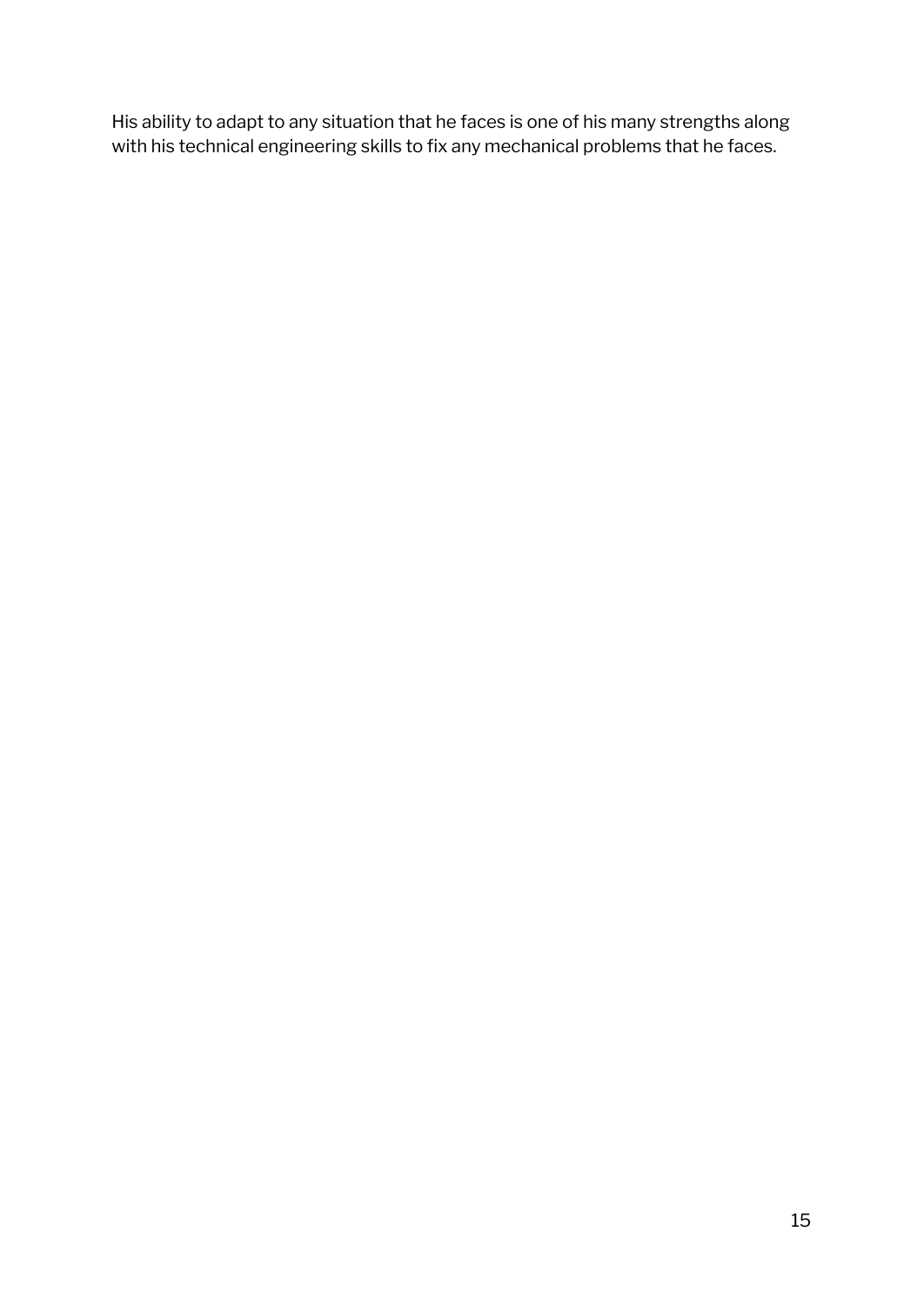# <span id="page-15-0"></span>**Questions to Consider**

- 1. Should the delegates report to the reporters using mobile devices?
- 2. What weapons are being used by the members of the terrorists?
- 3. Is there a possibility that some of the guests are one with the terrorists?
- 4. How many terrorists are in close proximity? If none are, how many are in which part of the hotel?
- 5. Are there secret passages in this hotel?
- 6. Why are we stuck here in the first place?
- 7. Do the delegates have enough power to take down the terrorists?
- 8. What kind of speciality does the delegate have that can get the team out of the hotel?
- 9. How will the delegates communicate effectively with one another?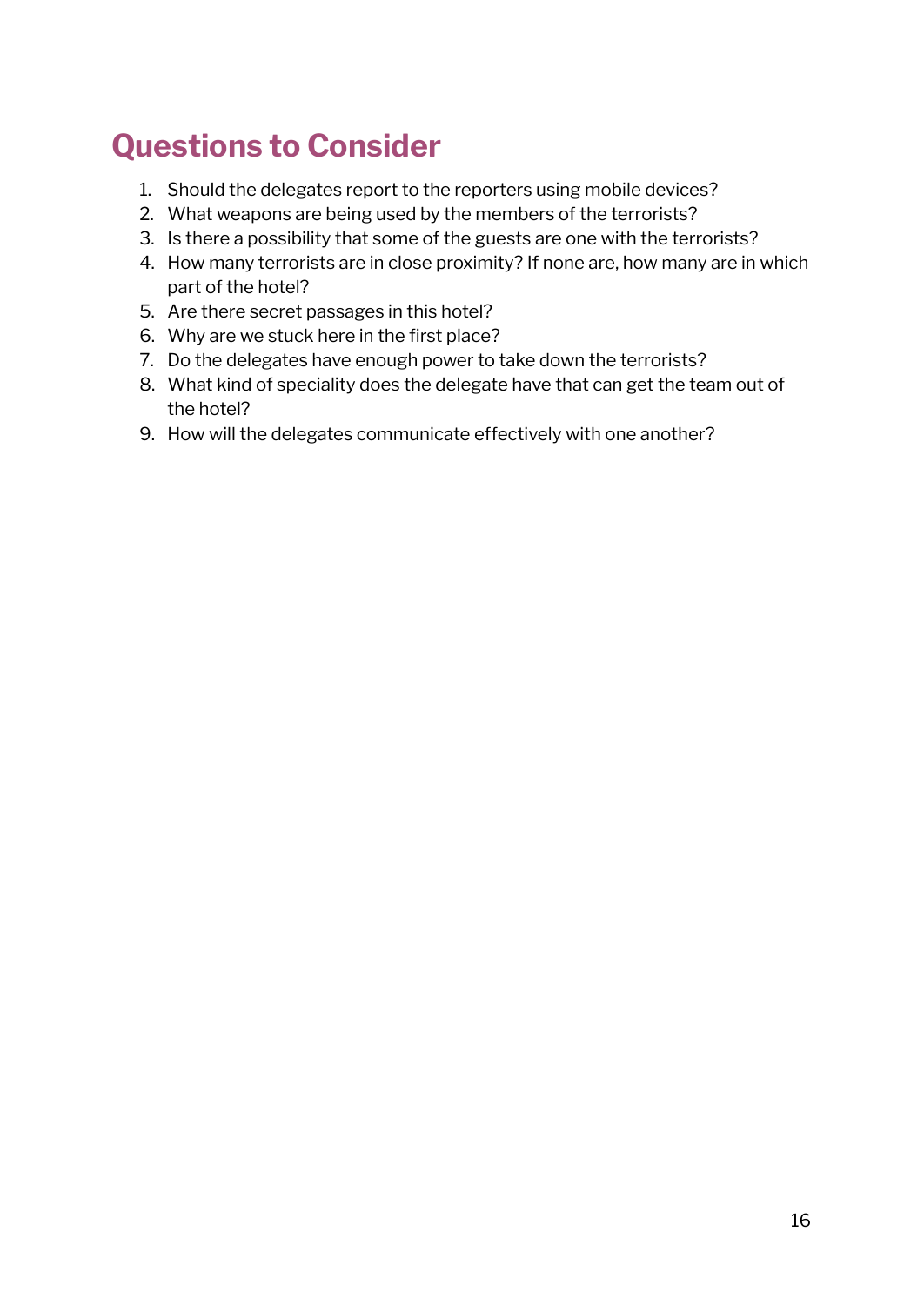# <span id="page-16-0"></span>**Bibliography**

- Alejandro. "The True Story behind the Movie Hotel Mumbai." Time, Time, 22 Mar. 2019, time.com/5556215/hotel-mumbai-movie-true-story/. Accessed 10 Aug. 2021.
- Emine Saner. "King of Bollywood." The Guardian, The Guardian, 4 Aug. 2006, www.theguardian.com/film/2006/aug/04/india.world#:~:text=Shah%20Rukh%20Khan %20(also%20known,%3B%20Hollywood%20has%202.5%20billion).. Accessed 9 Aug. 2021.
- History.com Editors. "Hinduism." History.com, A&E Television Networks, 6 Oct. 2017, [www.history.com/topics/religion/hinduism.](http://www.history.com/topics/religion/hinduism)
- "Global Star Profiles: Shah Rukh Khan." Goldenglobes.com, 2021, www.goldenglobes.com/articles/global-star-profiles-shah-rukh-khan. Accessed 9 Aug. 2021.
- "IED Attack Fact Sheet." Department of Homeland Security, 8 July 2015, www.dhs.gov/publication/ied-attack-fact-sheet. Accessed 2 Aug. 2021.
- "Improvised Explosive Device | Weapon | Britannica." Encyclopædia Britannica, 2021, www.britannica.com/technology/improvised-explosive-device. Accessed 2 Aug. 2021.

<sup>&</sup>quot;Islam." Encyclopædia Britannica, Encyclopædia Britannica, Inc., [www.britannica.com/topic/Islam.](http://www.britannica.com/topic/Islam)